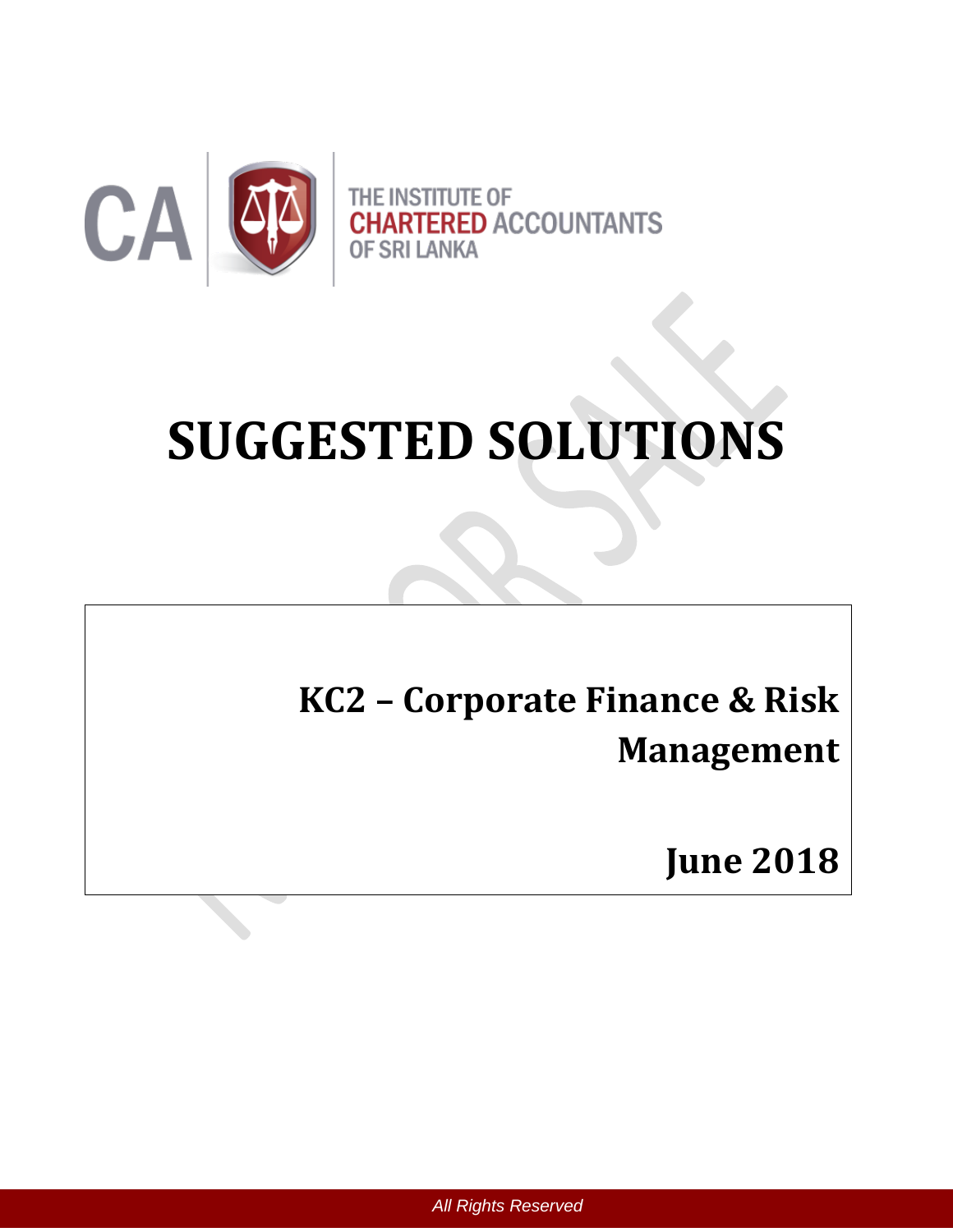#### **Answer 01**

Relevant Learning Outcome/s: 2.3/2.4/1.1.3/1.2 Pages: 225,175,43,64,68

(a) (i)

|                                    | Price per juice can<br>(Rs.) |
|------------------------------------|------------------------------|
| Fruit juice (FOB price) (S\$ 1.10) | 129.80                       |
| Insurance and freight (S\$ 0.15)   | 17.70                        |
| CIF price (S\$ 1.25)               | 147.50                       |
| Duty 30%                           | 44.25                        |
| PAL 7.5%                           | 11.06                        |
| NBT 2% on 110% (CIF + duty + PAL)  | 4.46                         |
| VAT 15% on 110% (CIF + duty + PAL) | 33.46                        |
|                                    |                              |

| Taxes                              | $=$ Rs. 93.23  |
|------------------------------------|----------------|
| Tax rounded up                     | $=$ Rs. 94     |
| Price per juice can $(147.5 + 94)$ | $=$ Rs. 241.50 |

# (ii) **Famas International**

|                                      | Rs.          | Rs.                |
|--------------------------------------|--------------|--------------------|
| <b>Sales</b>                         |              | 12,420,000         |
| Landed price                         | (8,694,000)  |                    |
| Warehouse 1%                         | (86,940)     |                    |
| Salaries 2.5%                        | (217, 350)   |                    |
| Finance cost                         | (160, 521)   |                    |
| Net profit                           |              | 3,261,189          |
| Debtors 12,420,000 x 60/365 x 10% =  |              | 204,164.38         |
| Creditors 5,310,000 x 30/365 x 10% = |              | (43, 643.84)       |
|                                      |              | 160,520.54         |
| <b>Supermarket</b>                   |              |                    |
|                                      | <b>Sales</b> | 16,560,000         |
|                                      |              |                    |
| Supermarket profit                   |              |                    |
|                                      | Cost         | <u>12,420,000)</u> |
|                                      |              | 4,140,000          |
| Interest income                      |              |                    |
| 16,560,000 x 60/365 x 7%             |              | 190,554            |
| <b>Total profit</b>                  |              | 4,330,554          |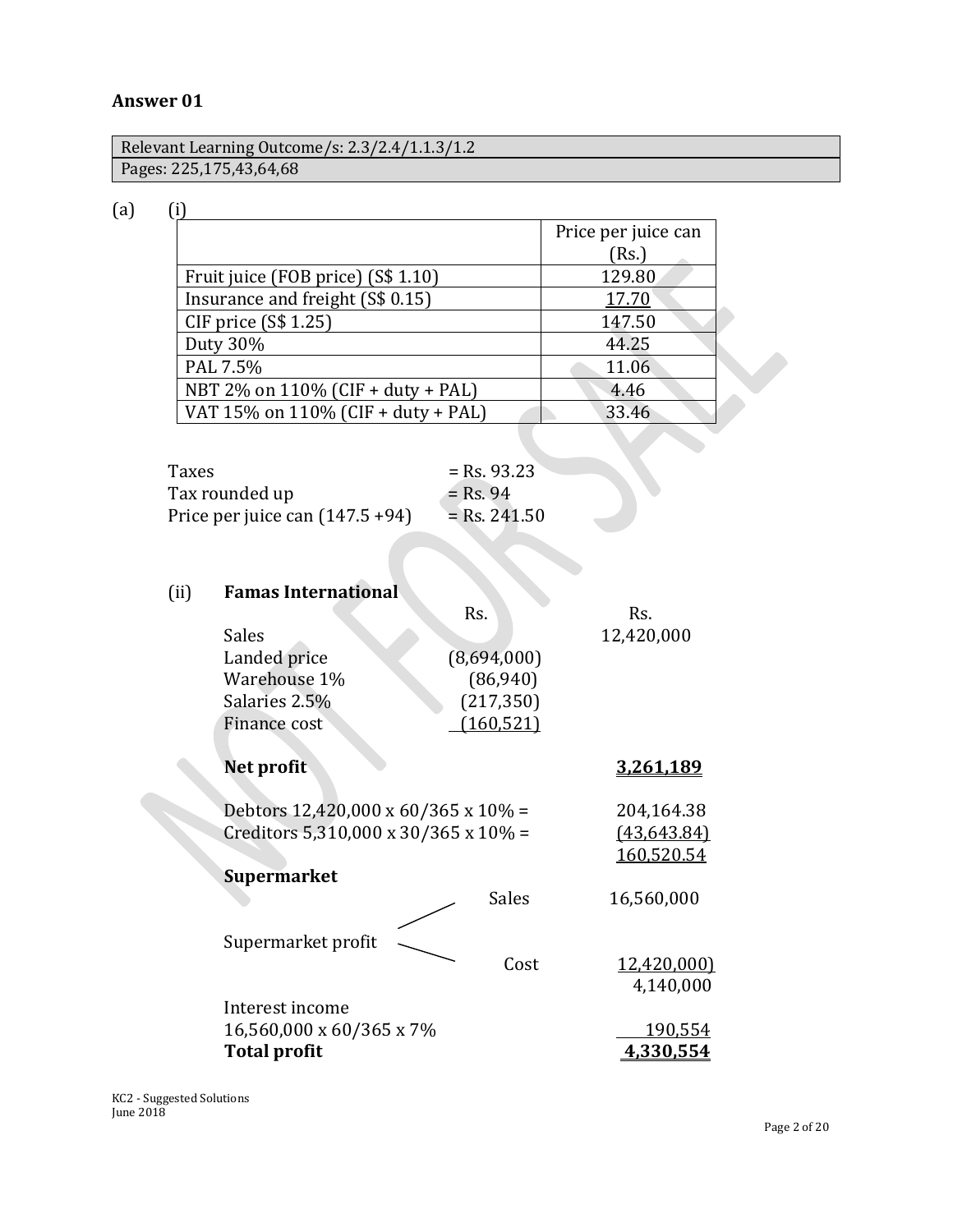# **Alternatively,**

|                          |     | Rs.              |
|--------------------------|-----|------------------|
| Gross profit             |     | 4,140,000        |
| Interest income          |     |                  |
| 16,560,000 x 30/365 x 7% | $=$ | 95.277           |
|                          |     | <u>4.235.277</u> |

(On the assumption that full amount of Revenue is generated in 30 days)

# **Alternatively, on the assumption that input VAT can be recovered**

| aurely) on the aboumption that mpat 7.11 tan be recovered |                     |
|-----------------------------------------------------------|---------------------|
|                                                           | Price per juice can |
|                                                           | (Rs.)               |
| Fruit juice (FOB price) (S\$ 1.10)                        | 129.80              |
| Insurance and freight (S\$ 0.15)                          | 17.70               |
| CIF price (S\$ 1.25)                                      | 147.50              |
| Duty 30%                                                  | 44.25               |
| PAL 7.5%                                                  | 11.06               |
| NBT 2% on 110% (CIF + duty + PAL)                         | 4.46                |
| VAT 15% on 110% (CIF + duty + PAL)                        | 33.46               |

| Taxes                             | $=$ Rs. 59.77  |
|-----------------------------------|----------------|
| Tax rounded up                    | $=$ Rs. 60     |
| Price per juice can $(147.50+60)$ | $=$ Rs. 207.50 |

### (ii) **Famas International**

|                                                  | Rs.         | Rs.       |             |
|--------------------------------------------------|-------------|-----------|-------------|
| <b>Sales</b>                                     |             |           | 10,671,428  |
| Landed price                                     | (7,470,000) |           |             |
| Warehouse 1%                                     | (74,700)    |           |             |
| Salaries 2.5%                                    | (186, 750)  |           |             |
| Finance cost                                     | (131,776)   |           |             |
|                                                  |             |           | (7,863,226) |
| Net profit                                       |             |           | 2,808,202   |
|                                                  |             |           |             |
| Debtors $10,671,428 \times 60/365 \times 10\%$ = |             | 175,420   |             |
| Creditors 5,310,000 x 30/365 x 10% =             |             | (43, 644) |             |
|                                                  |             |           |             |
|                                                  |             |           |             |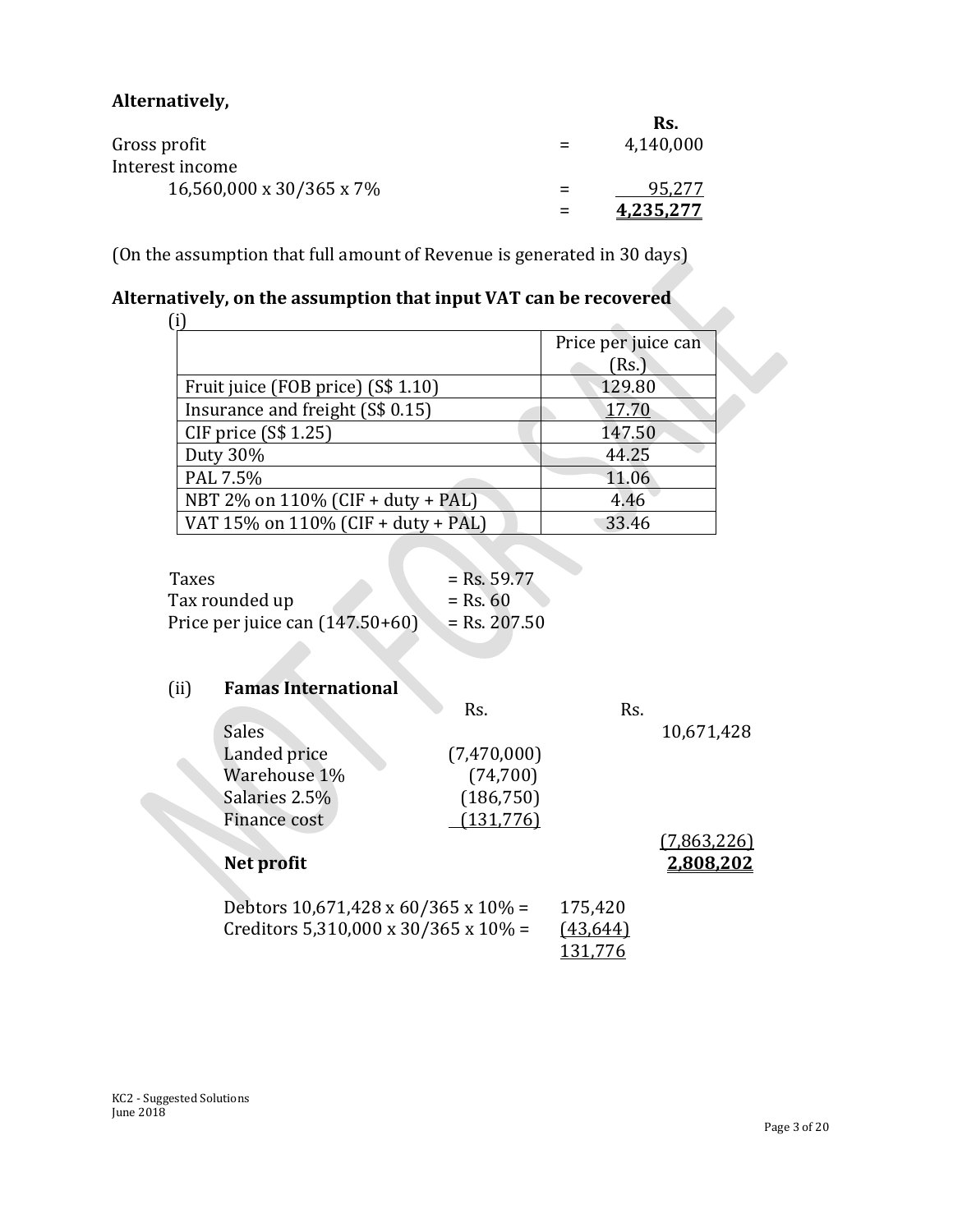# **Supermarket**

|     |              |                     | Supermarket profit                                                                                                                                    |                    | Sales                                                   | 14,228,570                        |
|-----|--------------|---------------------|-------------------------------------------------------------------------------------------------------------------------------------------------------|--------------------|---------------------------------------------------------|-----------------------------------|
|     |              |                     |                                                                                                                                                       |                    | Cost                                                    | (10,671,428)                      |
|     |              | Interest income     | 14,228,570 x 60/365 x 7%<br><b>Total profit</b>                                                                                                       |                    |                                                         | 3,557,142<br>163,726<br>3,720,868 |
| (b) | (i)          |                     |                                                                                                                                                       |                    |                                                         |                                   |
|     |              | No. of shares       | Profit before tax (Rs. billion)<br>Tax at 14% (Rs. billion)<br>Profit after tax (Rs. billion)<br>Earnings per share (Rs.)<br>Dividend per share (Rs.) | Ξ<br>Ξ<br>$=$<br>= | 7.00<br>(0.98)<br>6.02<br>120,000,000<br>50.167<br>30.1 |                                   |
|     | $\mathbf{P}$ | $=$                 | $\underline{\text{Do}(1+g)}$<br>$ke-g$                                                                                                                | $=$                | $30.1(1 + 11\%)$<br>$(15\% - 11\%)$                     |                                   |
|     |              |                     | Market price (Rs.)                                                                                                                                    |                    | 835.28                                                  |                                   |
|     |              |                     | Price earnings multiple                                                                                                                               | $=$<br>$=$         | 835.28 / 50.167<br>16.65 times                          |                                   |
|     |              | (ii) Dividend yield |                                                                                                                                                       | $=$                | 30.1<br>835.28                                          |                                   |
|     |              |                     |                                                                                                                                                       | $=$                | 3.6%                                                    |                                   |

# **Explanation**

As the PE ratio indicates that the company is trading at a high earnings multiple, and the dividend yield is not very high, taking into consideration expected future growth rates and the high dividend payout, investment in the shares of Telstra, is recommended.

KC2 - Suggested Solutions June 2018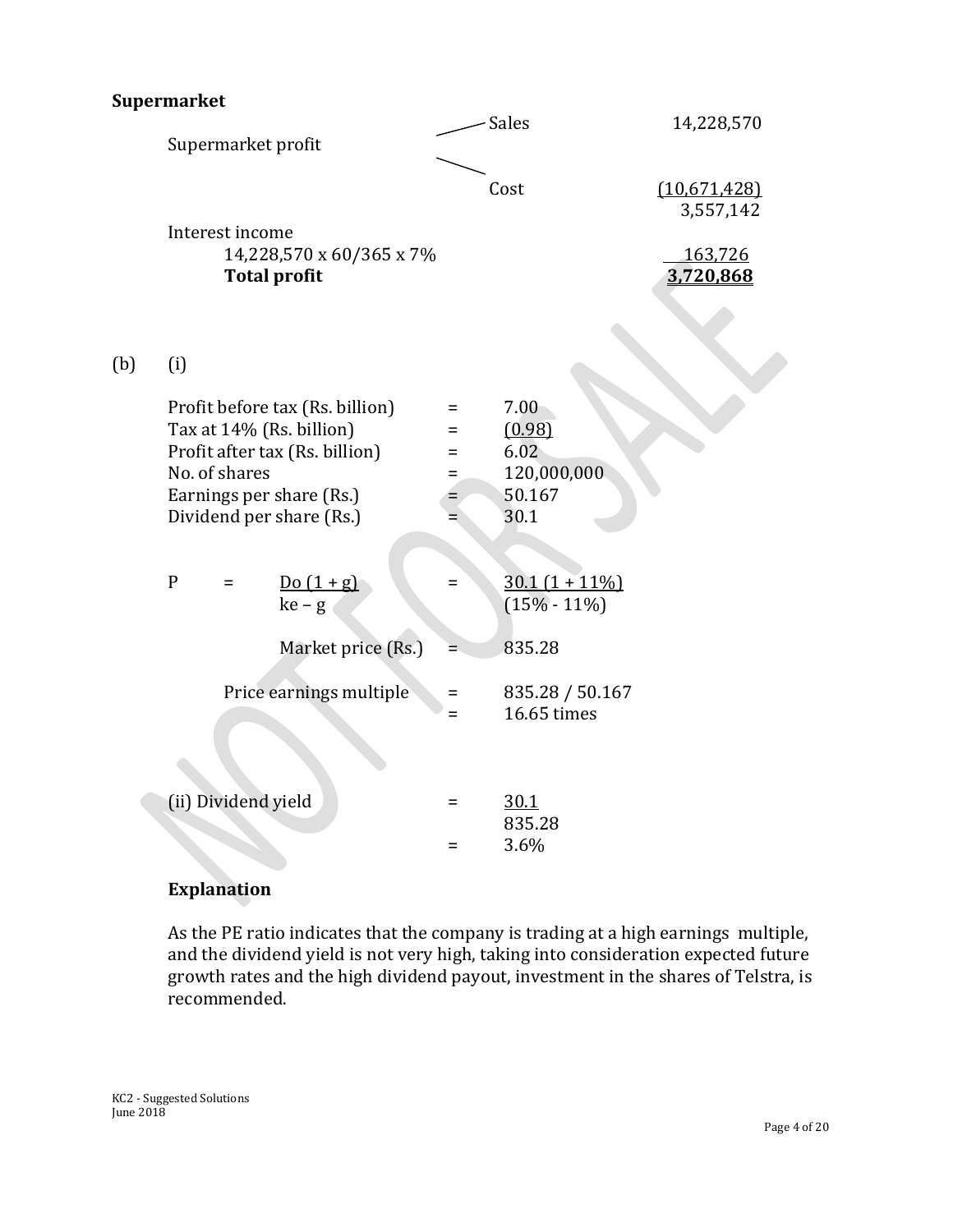(c) (i) Bond value =  $\text{USD 100 million}, i = 9.25$ Bond proceeds raised  $=100$  $[1+9.25\%]$ <sup>5</sup>  $= 100$  1.56 = USD 64.10 million

(ii) The Government of Sri Lanka recently issued a 5 year and 10 year USD bond. These were priced at around the 6%-7% range. These prices were within the expectations of the initial fund raising**.**

Hence, the price offered for the bond of the property developer, though higher when compared with the above, may be reflective of market perception, of risk to the issuer. Also, since it is a zero coupon bond, with no intermediate cash flows, it appears reasonable that the market would require a higher price, as compared with a normal interest paying bond.

Hedging the foreign exchange risk is very expensive in Sri Lanka, especially for a 5 year period. There may be a natural hedge in that the developer may price his apartments in USD equivalent, but a majority of the revenue will be in LKR. Hence, one of the main hedging strategies would be to deposit the USD funds locally and borrow against that in LKR. However, considering the high cost of USD funding, this may not be financially viable**.**

**(Total: 25 marks)**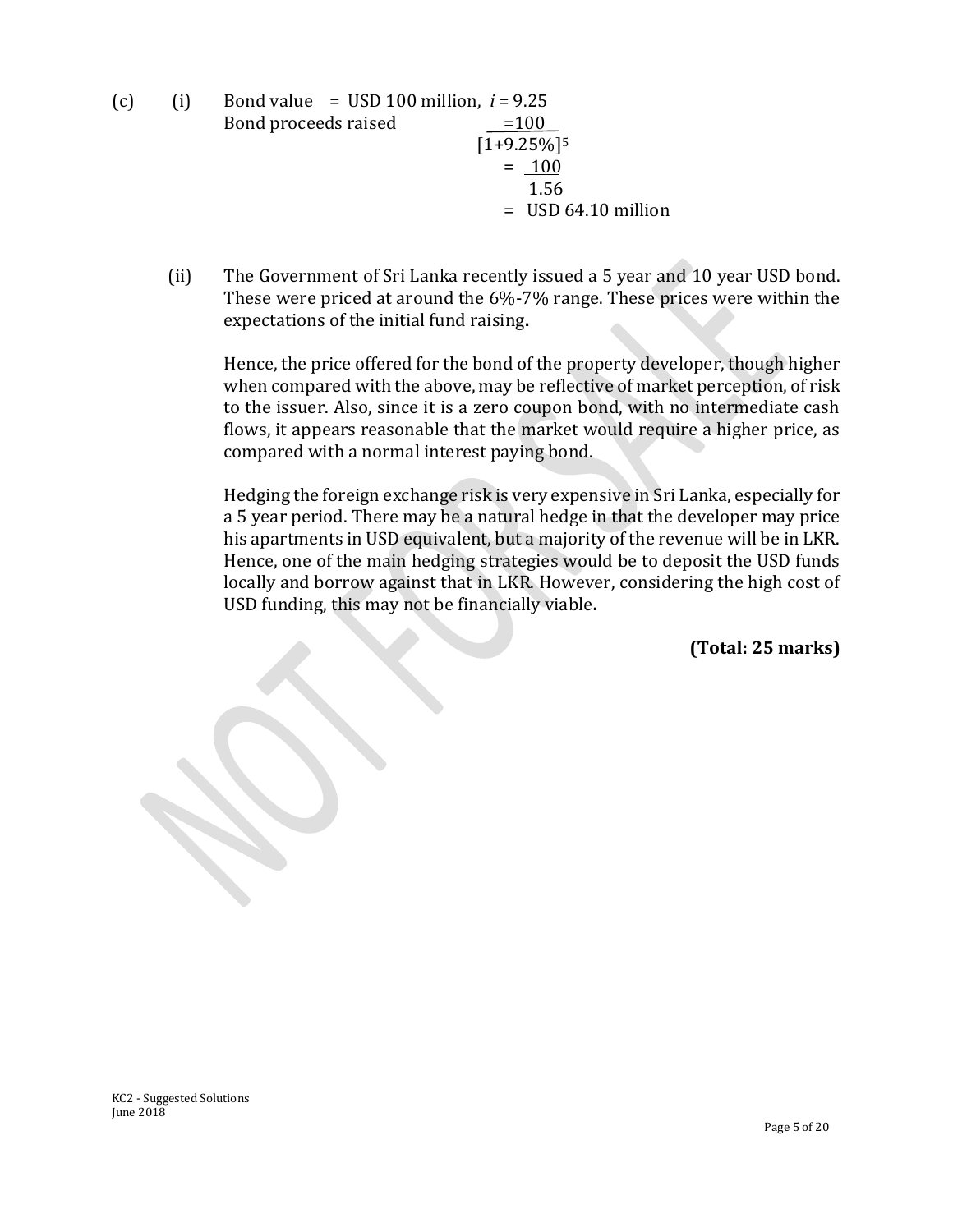#### **Answer 02**

Relevant Learning Outcome/s: 4.1.2/4.1.1/2.3.1/2.6 Pages: 144/151/268/269/329/401/402

To: Board of directors From: TBC Consultants Date: 30<sup>th</sup> June 2018 Subject: Evaluation of potential investments

This report evaluates four options available to management, and sets out reasons for recommendations being made.

#### 1. **Selection Sequence - Impact on Acquisition of undervalued companies (PQR, RST, XYZ) applying both NPV and profitability index methods, as well as considering the risk profile & the balance capital available.**

| Company    | <b>NPV</b><br>(Rs. million) | Profitability<br>index (PI) | PI (NPV/Outlay) |
|------------|-----------------------------|-----------------------------|-----------------|
| PQR        | 318                         | 0.77                        | $-23%$          |
| <b>RST</b> | 160                         | 1.13                        | 13%             |
| XYZ        | 161                         | 1.13                        | 13%             |

The project evaluation summary is depicted below.

Refer annexure 01 for workings.

As reflected above, acquiring PQR would have a negative impact on cash flows, based on both NPV as well as profitability index methods. However both RST and XYZ report positive NPVs. Therefore, further evaluation of these two options may be made, to pick the best option.

RST and XYZ give similar results using NPV and profitability index methods. Hence other qualitative factors should be considered, to decide between RST and XYZ.

XYZ receives its cash flows at the end of the project, and has a larger terminal value than RST, with a differential of Rs. 122 million (present value). It therefore appears that the rate of payback is faster in RST, which appears to be a lower risk, when compared with the timing of cash flows from XYZ.

Therefore RST stands out among the rest and qualifies for selection. However given that partial acquisition is not possible, neither RST nor XYZ can be acquired.

This investment decision would leave Rs. 310 million (Rs. 1,500 million – Rs. 1,190 million) available for reducing debt or for other investment options.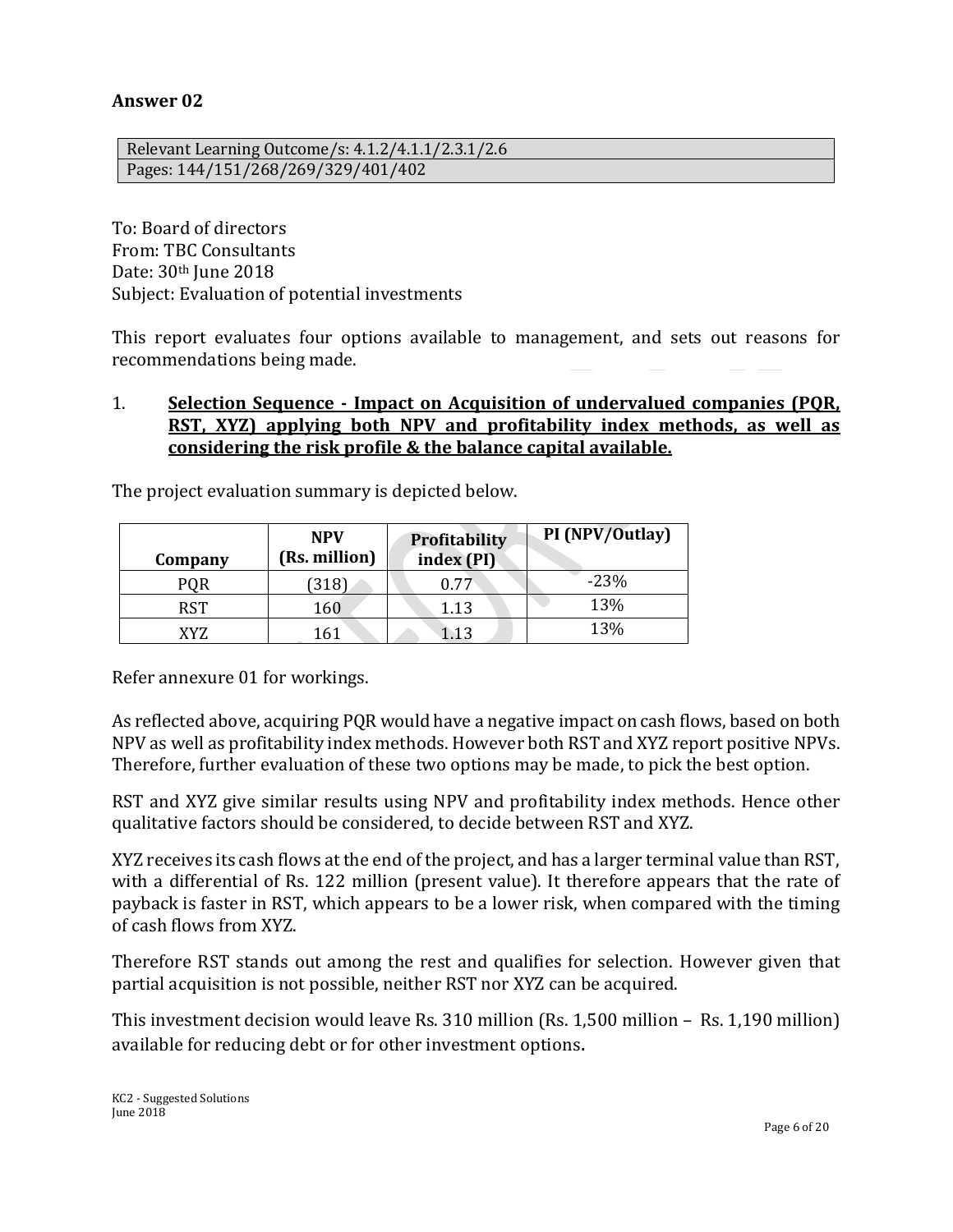#### 2. **Discussion on whether the investment should be made in undervalued companies, Stock market or Money market,**

The reason for disposal of its foreign subsidiary by ABC, was to shift long-term investment into more profitable and diversified market segments, particularly consumer products, towards maximising shareholder value and diversifying risk.

The Money market, which encompasses short-term, high quality debt securities issued by the government and corporates, does not seem to be a suitable option, as it focuses on short-term returns.

Maturities can range from overnight to up to a year. The Money market creates liquidity for borrowers to fund their short-term cash flow needs.

Hence an investment of Rs. 1.5 billion in common Money market instruments would include treasury bills (T-bills), certificate of deposit (CDs), commercial paper, and banker's acceptances. Rates of return from such Money Market instruments however, stay low, when compared with that of equity market investments or of one's own business investments.

Average Money market returns remained between  $8.7\%$  –  $9.5\%$  at the end of the period under review (TB as the base).

The Stock market on the other hand, could be an investment method, targeting longer-term returns, and the market indices could be used as a Dash Board to figure out an average rate of return.

Average returns for the last year have been calculated in the table below using ASPI and S&P SL 20 as indicators.

|                  | ASPI            | <b>S&amp;P SL 20</b> |
|------------------|-----------------|----------------------|
| <b>Beginning</b> | 6,164           | 3,492                |
| End              | 6,612           | 3,872                |
| Movement         | 448             | 380                  |
| Return           | 70 <sub>0</sub> | 11%                  |

This shows that SL Stock market returns have remained even lower than the money market returns under review.

An alternative way to maximise shareholder value would be to look for a venture capital arrangement, where the company can invest in a start-up with high growth potential, towards making larger profits in the long-run. As venture capital investments span unrelated businesses in various industries, the objective of diversification too is achieved.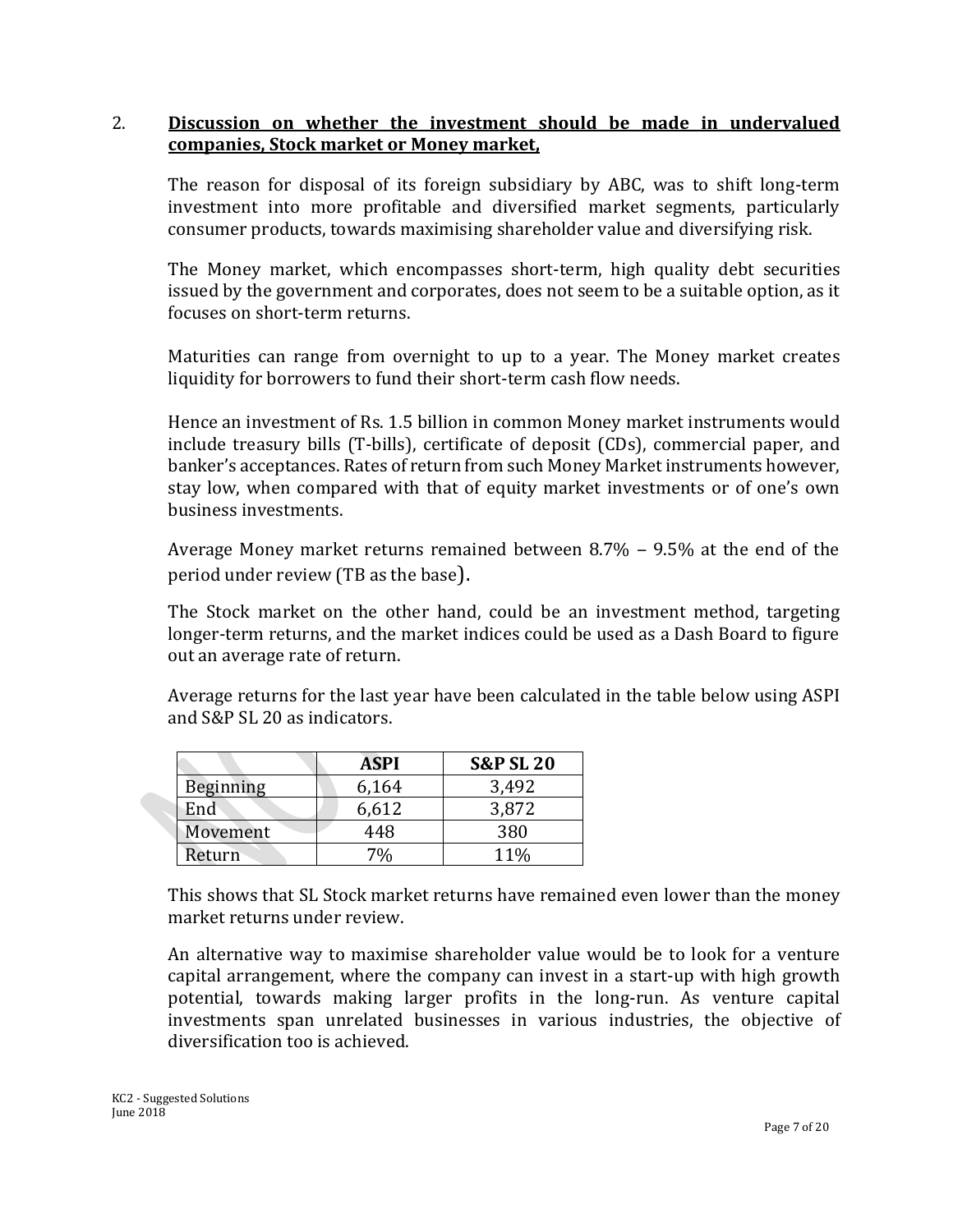Given the circumstances, the largest possible return that can be achieved from available options, would appear to be from investing in one of the companies - RST or XYZ.

#### **Summary**

| Segment      | Average return                  |  |
|--------------|---------------------------------|--|
| RST/XYZ      | 13%                             |  |
| Money market | $9.1\%$ (8.7\% $\infty$ 9.5\% ) |  |
| Stock market | 9% (7% $\in$ 11%)               |  |

The criteria for selecting any one option would therefore be dependent on whether the company can make sufficient payout to investors. Both Money market and Stock market returns do not exceed the WACC of ABC company, and would therefore not enable a dividend payout to its stakeholders.

Additionally, Money market and Stock market investments can easily be made by the shareholders themselves, instead of their investing in ABC to achieve this end. Hence maximising Shareholder Value is of greater importance.

The ABC company should therefore look to achieving 'higher than WACC' returns from avenues other than investing in the Money market or Stock market.

#### 3. **Looking for debt capital or extra capital in accepting both RST and XYZ from a financial management perspective**

The current capital structure does not seem to be highly geared unless the fund providers already raised their concerns in raising further funds as debt.

However, raising of funds as capital or debt, for the proposed acquisitions, amounting to Rs. 920 million, may be acceptable, if the WACC of the company remained below the expected returns from the projects/investments, i.e. showing positive net present values after factoring for increased gearing.

Additional funds needed: Rs. 920 million (1,190+1,230 -1,500).

Note: WACC is supposed to come down as the company adds more and more debt to the capital structure unless the company is very highly geared.

Therefore, raising additional capital or debt, to finance both projects RST & XYZ, may be acceptable, from a financial management perspective, given their healthy positive net present values, as reported.

#### 4. **The chairman's attempt to repay debts**

The chairman's attempt to repay debt at the cost of proceeding with the new project, would bring down company's value in many ways. Given below are three ways.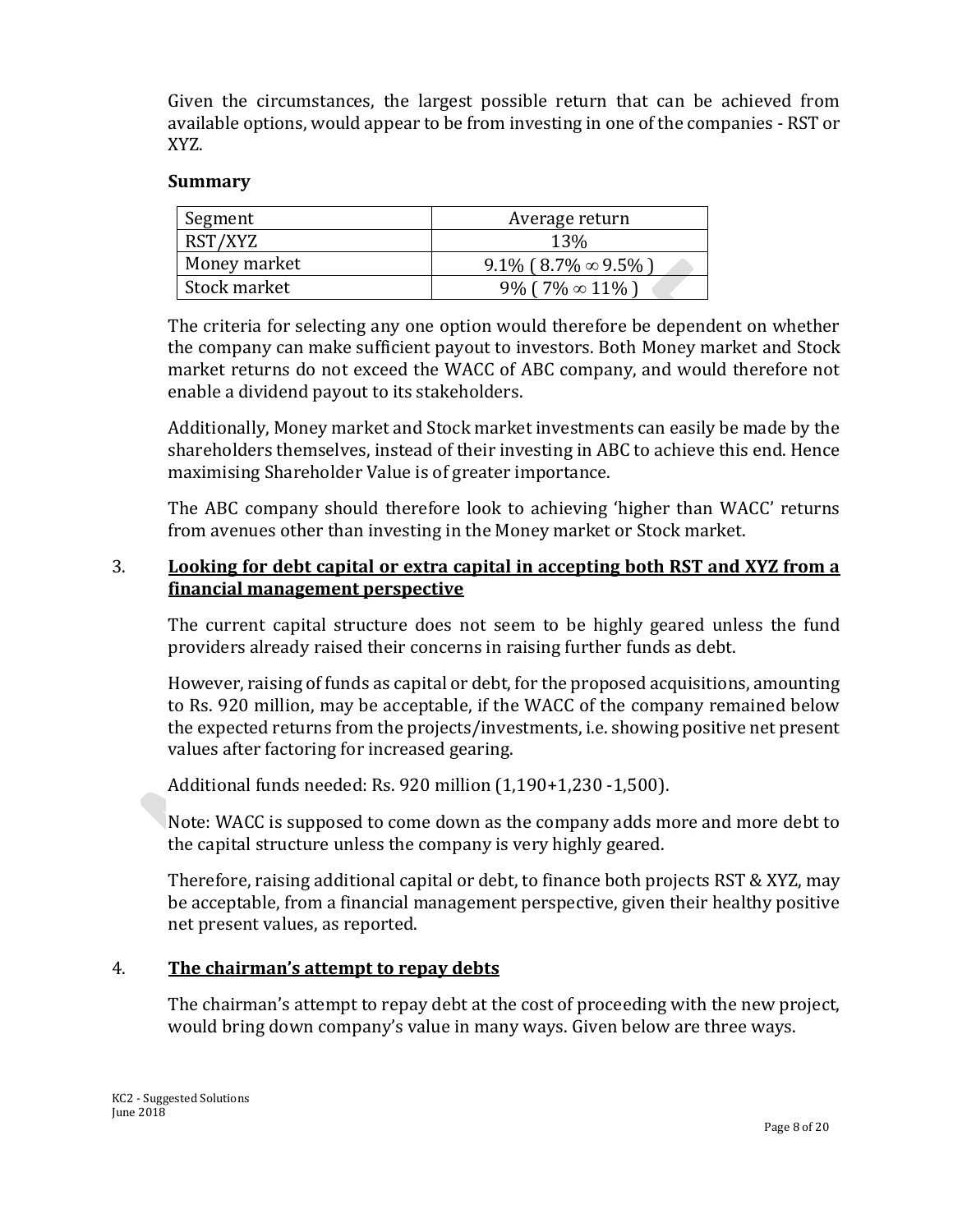- It will create an upward pressure on WACC with reduced debt in capital structure; hence future cash flows will be discounted at a greater WACC, in valuations of ABC.
- As the proposed investment would have brought down aggregated beta factor for ABC, through diversification, if the chairman opts to utilize cash for debt settlement instead, the beta factor reduction would not be possible, and as a result, cost of equity in ABC, would be greater.
- There would be a negative impact from the diluted tax shield benefit.

#### **Annexure 01**

|                   | Risk free rate = $11\% + 10.5\% + 9.5\%$ |               |
|-------------------|------------------------------------------|---------------|
|                   | 10.33%                                   |               |
|                   | Based on the CAPM model:                 | Approximately |
| <b>PQR</b><br>$=$ | $10.33\% + 1.4(3) = 14.50\%$             | 15%           |
| <b>RST</b>        | $10.33\% + 1(3) = 13.33\%$               | 13%           |
| XYZ               | $10.33\% + 0.8(3) = 12.73\%$             | 13%           |

| <b>PQR</b> |                  |       |               |               |
|------------|------------------|-------|---------------|---------------|
|            | Cash flows       |       | <b>PV</b>     | <b>NPV</b>    |
| Year       | (Rs. million)    | DF    | (Rs. million) | (Rs. million) |
|            |                  | 15%   |               |               |
|            | (1, 360)         |       | (1, 360)      |               |
|            | 20               | 0.870 | 17            |               |
| 2          | 150              | 0.756 | 113           |               |
| 3          | $2\overline{2}0$ | 0.658 | 145           |               |
| 4          | 1,400            | 0.572 | 801           | 318           |

#### **Profitability index**

| PV of cash flows   |
|--------------------|
| Initial investment |

| 1.042 |
|-------|
| 1,360 |
| 0.77  |
|       |

| <b>RST</b> |               |       |               |               |
|------------|---------------|-------|---------------|---------------|
|            | Cash flows    |       | <b>PV</b>     | <b>NPV</b>    |
| Year       | (Rs. million) | DF    | (Rs. million) | (Rs. million) |
|            |               | 13%   |               |               |
|            | (1, 190)      |       | (1, 190)      |               |
|            | 410           | 0.885 | 363           |               |
| 2          | 330           | 0.783 | 258           |               |
| 3          | 255           | 0.693 | 177           |               |
|            | 900           | 0.613 | 552           | 160           |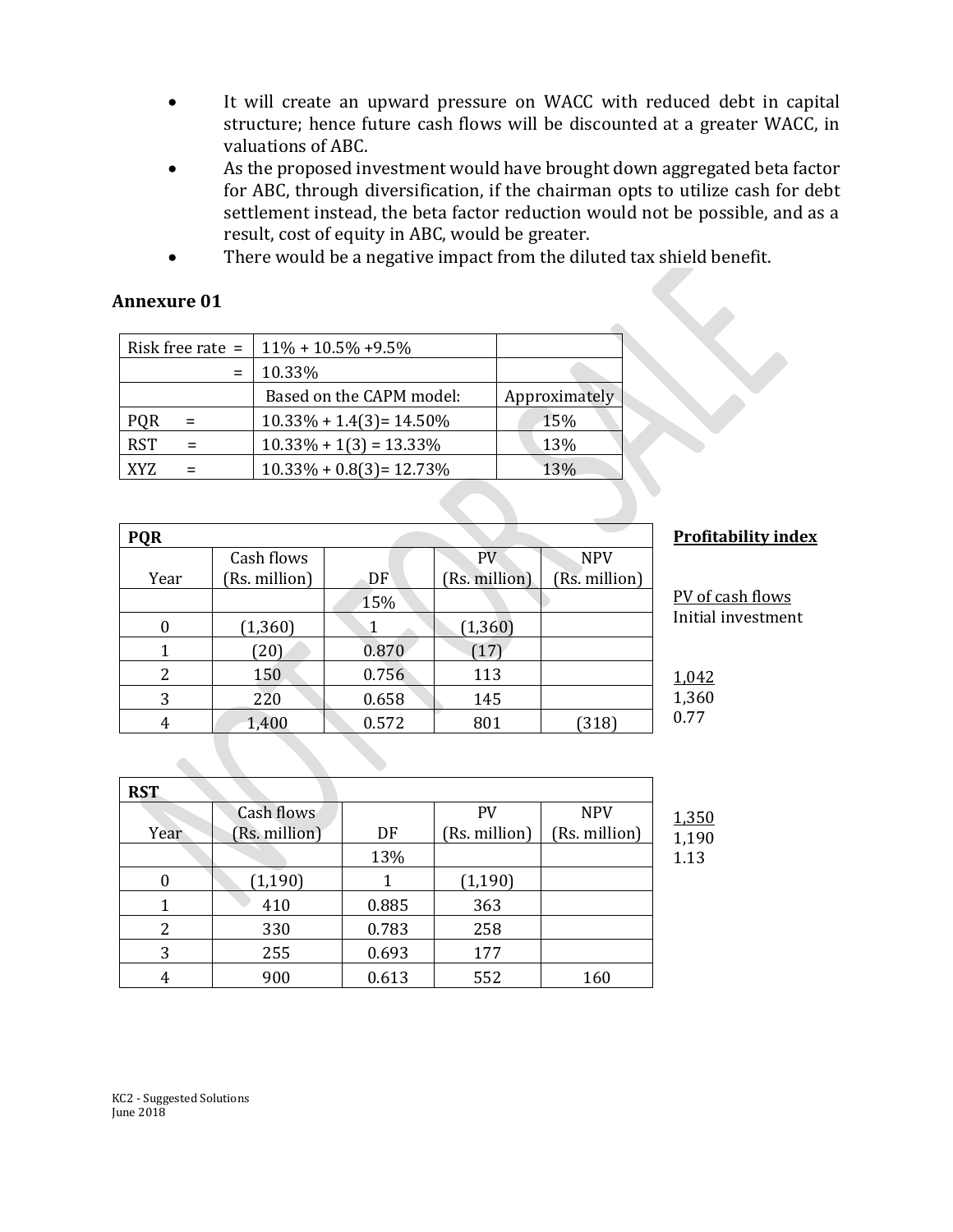| <b>XYZ</b> |               |       |               |               |
|------------|---------------|-------|---------------|---------------|
|            | Cash flows    |       | PV            | <b>NPV</b>    |
| Year       | (Rs. million) | DF    | (Rs. million) | (Rs. million) |
|            |               | 13%   |               |               |
|            | (1,230)       |       | (1,230)       |               |
|            | 90            | 0.885 | 80            |               |
|            | 300           | 0.783 | 235           |               |
| 3          | 580           | 0.693 | 402           |               |
|            | 1,100         | 0.613 | 674           | 161           |

# **(Total: 25 marks)**

#### **Answer 03**

| Relevant Learning Outcome/s: 6.1/5.2.1/4.1/3.1.3/1.2.3 |  |
|--------------------------------------------------------|--|
| Page No: 588/436/320/292/265                           |  |

(a)

|                                | <b>ETD PLC</b> |       | <b>ET Engineering</b> |       | <b>ET Electricals</b> |      | <b>ET Finance</b> |       |
|--------------------------------|----------------|-------|-----------------------|-------|-----------------------|------|-------------------|-------|
|                                | 2018           | 2017  | 2018                  | 2017  | 2018                  | 2017 | 2018              | 2017  |
| Revenue (Rs. million)          | 3,217          | 3,210 | 1,625                 | 1,550 | 925                   | 726  | 2,845             | 2,785 |
| Operating profit (Rs. million) | 313            | 460   | 5 <sup>5</sup>        | 6     | 67                    | 57   | 148               | 170   |
|                                |                |       |                       |       |                       |      |                   |       |
| Change in sales %              | $0.2\%$        |       | 4.8%                  |       | 27.4%                 |      | $2.2\%$           |       |
| Change in EBIT %               | $-32%$         |       | $-17%$                |       | 18%                   |      | $-13%$            |       |
| Degree of operating            |                |       |                       |       |                       |      |                   |       |
| leverage                       | $-147$         |       | $-3.44$               |       | 0.64                  |      | $-6.01$           |       |

Interpreting the information given above, poses a challenge as, in both ETD PLC and ET Engineering, the revenue and EBIT have moved in opposite directions, which is not usual under a theoretical DOL Model. As a result, the DOL calculation ends up with a negative figure, which is not easily explainable, without adequate information on fixed costs. ET Finance PLC is also moving in the same direction.

#### **The effectiveness of DOL (Degree of Operating Leverage)**

#### **ETD PLC**

As ETD PLC is a retail business, the fixed costs should be comparatively lower compared with a manufacturing company. As the majority of expenses are supposed to be variable, a lower DOL is expected.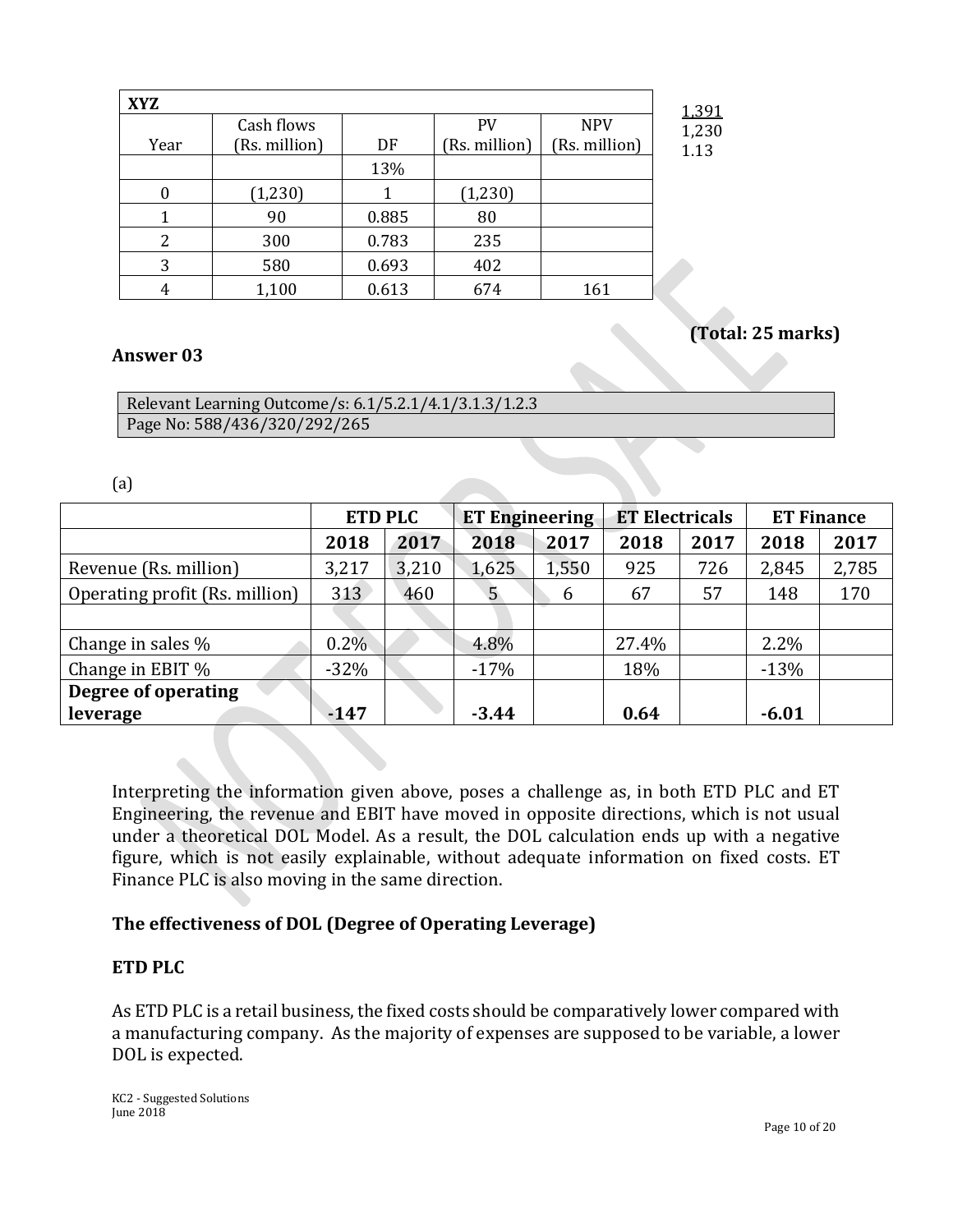Also retail prices are generally aligned with the purchase price of goods, and margins are supposed to be lower but steady, and moving in the same direction.

Although the above are the general attributes of DOL in a retail business, surprisingly, the total opposite appears to be true, as far as ETD PLC is concerned.

#### **ET Engineering**

An Engineering Company usually operates with a high labor component. Hence, higher fixed costs will be reported, comprised mainly of a fixed salary component, unless subcontracted to a greater degree, with the expectation of greater contribution from higher margins.

However, surprisingly the GP margins are reported as low as 5%. Hence the EBIT is moving in the opposite directions. This again is contrary to industry norms as would be evident in peer company comparisons.

#### **ET Finance PLC**

The company has not considered the loan loss provision. Hence the DOL seems to be incorrect.

#### **ET Electricals**

ET Electricals reports a lower DOL suggesting that the variable costs are greater than its fixed costs. Lower operating leverage implies that the business risk of the company is lower.

We need to understand however, that there are fundamental issues in the way each operation is run and how DOL is reported. The use of DOL is quite limited due to the reasons given below.

DOL is a representation of EBIT movement in comparison with changes in sales. We need to bear in mind that DOL is not merely a function of sales levels but a mix of

- Output price and
- Unit costs

Hence the use of DOL is not recommended in the given situation.

#### **Actions for strengthening the bottom line**

01. Inventories of ETD PLC are high (Rs. 1,572 million in 2018) given the quantum of sales of Rs. 3,217 million. This implies inefficiencies in working capital management.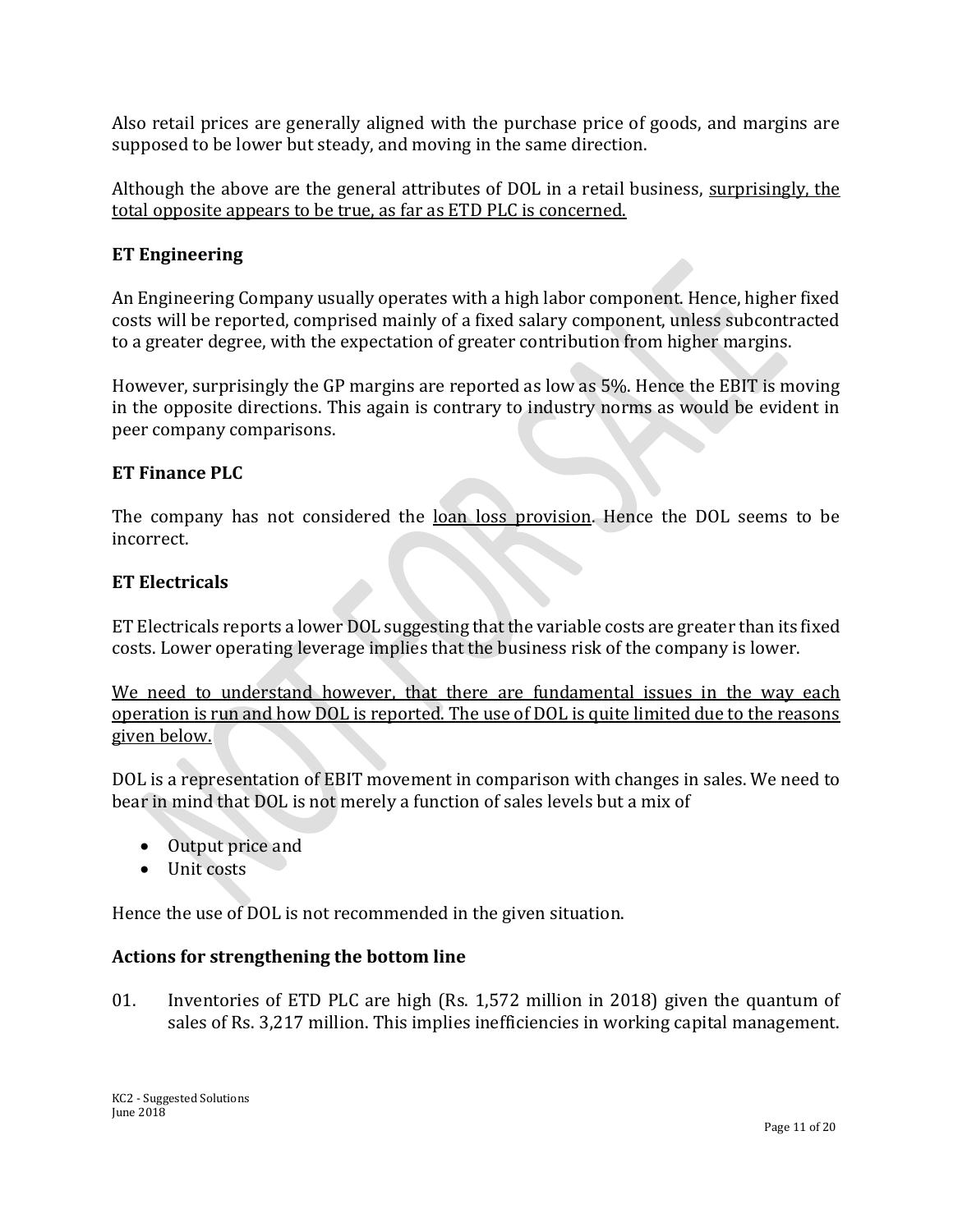As this is linked with a pool of fixed costs, close attention to this aspect is needed urgently.

02. PPE also seems quite high given the nature of operations. It stands at almost Rs. 1,205 million (together with leasehold property) whereas the annual turnover is Rs. 3,217 million (2018). A Review of the Operation Model is needed. A Managed Operation Model (Outsourced Model) may be an option, towards changing some of the fixed costs to variable.

(b)

| Date: | 30th June 2018                                                         |
|-------|------------------------------------------------------------------------|
| From: | Best Value Consultants                                                 |
| To:   | Board of Directors - ETD PLC                                           |
|       | Subject: Clarifications to the points raised by CEO at board meeting 2 |

The undervaluation of approx. Rs 9 billion, inherent in the low Market Capitalisation of ETD PLC, as raised by the CEO, contains a fundamental error, which is explained as follows.

The Market capitalisation, calculated using the Market Price per Share multiplied by the number of equity shares in issue, is a representation of 'true value' of Equity Shareholders and not the Total Assets of the company. In other words it shows how much value is attributable to Equity Shareholders. Therefore the CEO should look at the equity book value or the net assets value position to arrive at a comparable amount. Also it should be noted that Market Value per Share could be volatile, due to many reasons. However, long-term price movements could give a more stable view compared to ad-hoc price changes, when coming to a conclusion.

We agree with the CEO's view however, that the company's shares have been undervalued heavily, given the net book value of the company and the market capitalisation, as illustrated below.

> Group position as at 31 March 2018 Rs. billion

| Net assets value:      | 7.3 |
|------------------------|-----|
| Market capitalisation: | 3.8 |
| Deficit:               | 3.5 |

*Note: Whilst this is an over simplification of 'true value' of the company, it is a good starting point to get into a deep analysis. For purposes of comparison.*

In response to the question as to why ETD PLC has not been a target for a possible takeover bid, can only be answered after a closer look at the future earnings potential of the company, rather than simply looking at the value of the asset base. This would be due to many reasons including: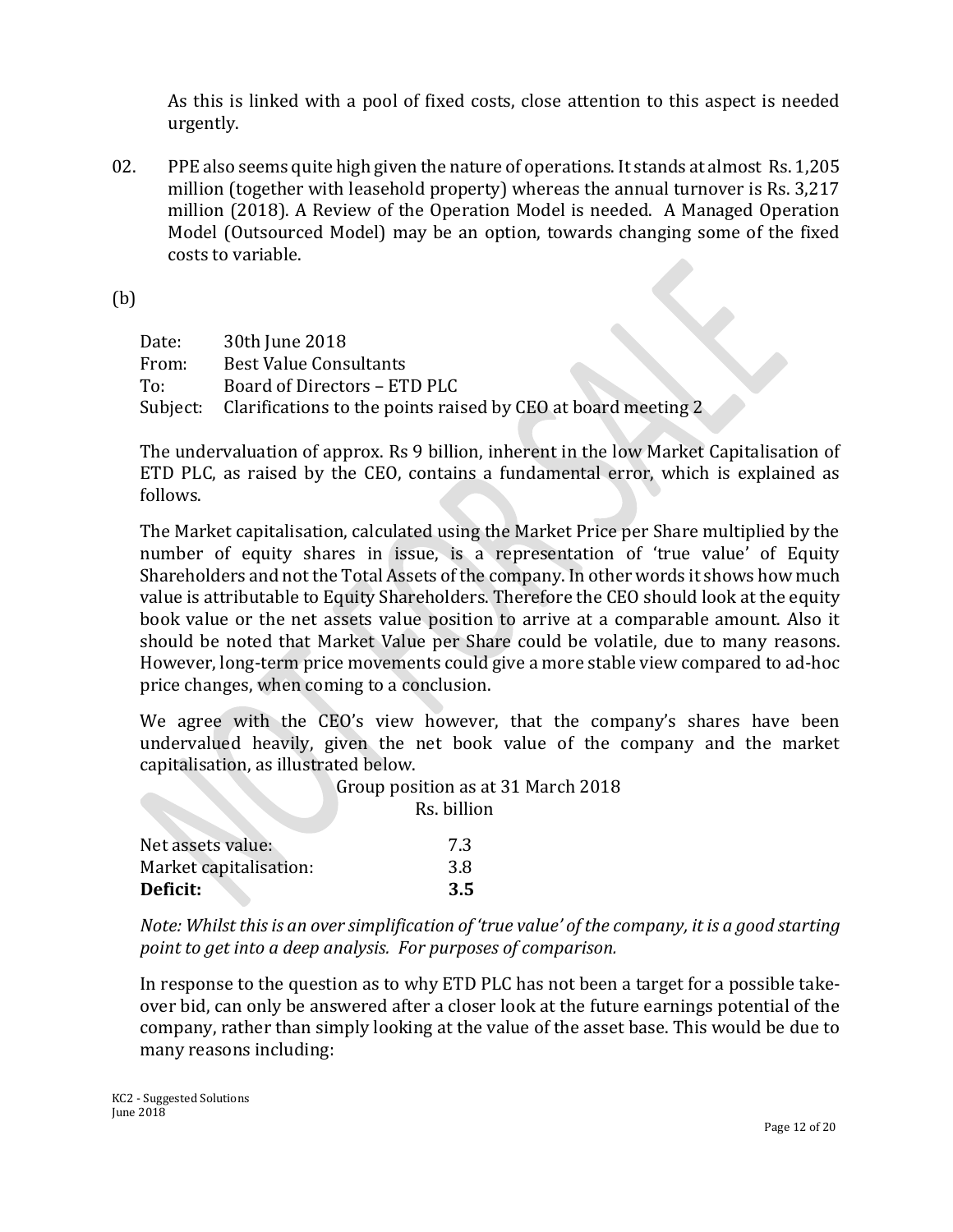- The Net Asset Value is a book value and does not necessarily reflect True Value, as it could be way below the actual market price.
- The Asset Value may include redundant assets, which may not generate any future value.
- The Assets Pool could include specialised PPE which would be of negligible value to a third party, if isolated from operations.

Hence one must look at the True Value of the company using future earnings potential and then arrive at a conclusion as to whether the company is being undervalued by the market.

Given below is a fair valuation of each of company, except for the joint venture (JV) based on the information available. Refer Annexure 01 for calculations.

Note: Our attempt here is to look at each company separately and then arrive at a consolidated value.

| <b>ETD PLC consolidated value estimation</b> | <b>Rs. million</b>                                     |            |
|----------------------------------------------|--------------------------------------------------------|------------|
|                                              | Parent company free cash flow based valuation (Note 4) | 407        |
| ET Engineering<br><b>ET Electricals</b>      | (Note 4)<br>(Note 4)                                   | 413<br>930 |
| ET Finance                                   | (Note 4)                                               | 295        |
| <b>Total value (excluding JV)</b> (Note 4)   | 2045                                                   |            |

The total fair value derived is Rs. 2.045 billion as calculated above. Hence if we go with the assumption that the total market capitalisation for ETD PLC, shows the correct value for the entire group, the value left for JV is as follows.

|                                 | <b>Rs. million</b> |
|---------------------------------|--------------------|
| Total market capitalisation     | 3,824              |
| Total value (Without JV)        | 2,045              |
| Value attributable to <i>IV</i> | 1,779              |

Therefore in summary, in considering the possibility of the company being a target for acquisition, due to under valuation, the answer is that this is unlikely.

Even if we consider that the JV investment can be fully recovered, and because the total value derived without the JV is as small as Rs. 2.045 billion it would give us a total value of Rs. 4.245 billion (Rs. 2.2 billion + Rs. 2.045 billion) which is not a significant value for a forced acquisition.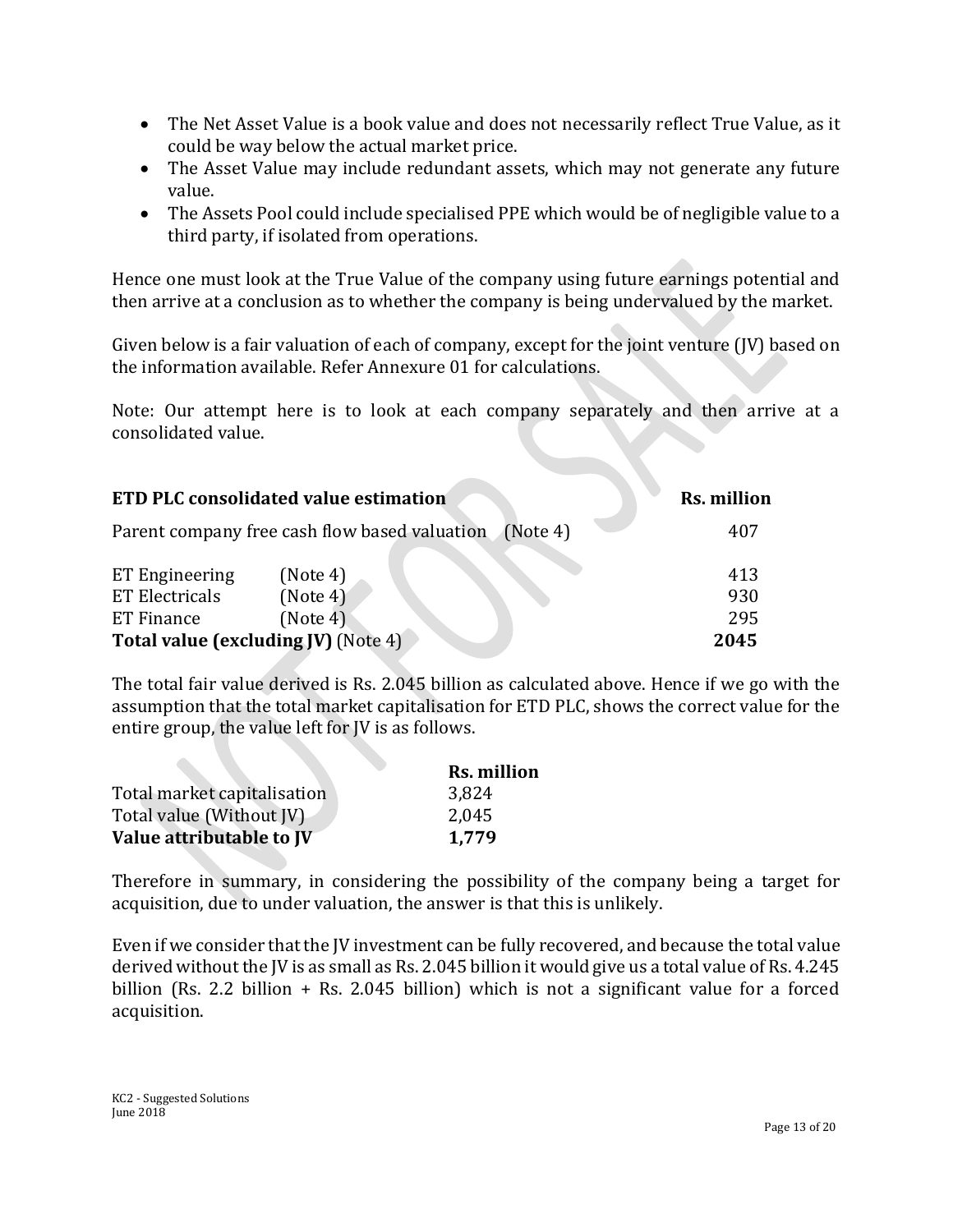In deciding who has contributed mostly to this large deficit, the following companies can be identified as responsible. Accordingly all three companies are responsible to a larger extent while the finance company investment shows a major impairment.

#### **ETD PLC**

| <b>Rs. billion</b> |
|--------------------|
|                    |

| Total net assets value<br>Less: Subsidiary<br>JV<br>Value remaining for equity | 5.3<br>(1.2)<br>(2.4)<br>1.7 |
|--------------------------------------------------------------------------------|------------------------------|
| Actual value based on FCF                                                      | 0.407                        |
| <b>ET FINANCE</b>                                                              | <b>Rs. billion</b>           |
| Total Net assets value<br>Group holding $-70\%$                                | 1.9<br>1.34                  |
| Actual value - Market cap based                                                | 0.295                        |
| $\mathbf{I}$<br>Group holding value<br>Actual value attainable<br>(As above)   | $2.2^{\circ}$<br>1.78        |

#### **Annexure 01**

# **Note 01: Cost of equity of ETD PLC**

| Risk free rate | 10%   |
|----------------|-------|
| Risk premium   | $6\%$ |
| <b>Beta</b>    | 1.5   |
| Cost of equity | 19%   |

# **Note 02: Computation of WACC**

|                                   | Rs.           | $\%$ | Cost   |        |
|-----------------------------------|---------------|------|--------|--------|
| Equity value                      | 3,823,750,000 | 71%  | 19.00% | 13.47% |
| Debentures                        | 750,250,000   | 14%  | 4.32%  | 0.60%  |
| Short term interest bearing loans | 820,333,000   | 15%  | 8.6%   | 1.31%  |
| WACC                              | 5,394,333,000 | 100% |        | 15.38% |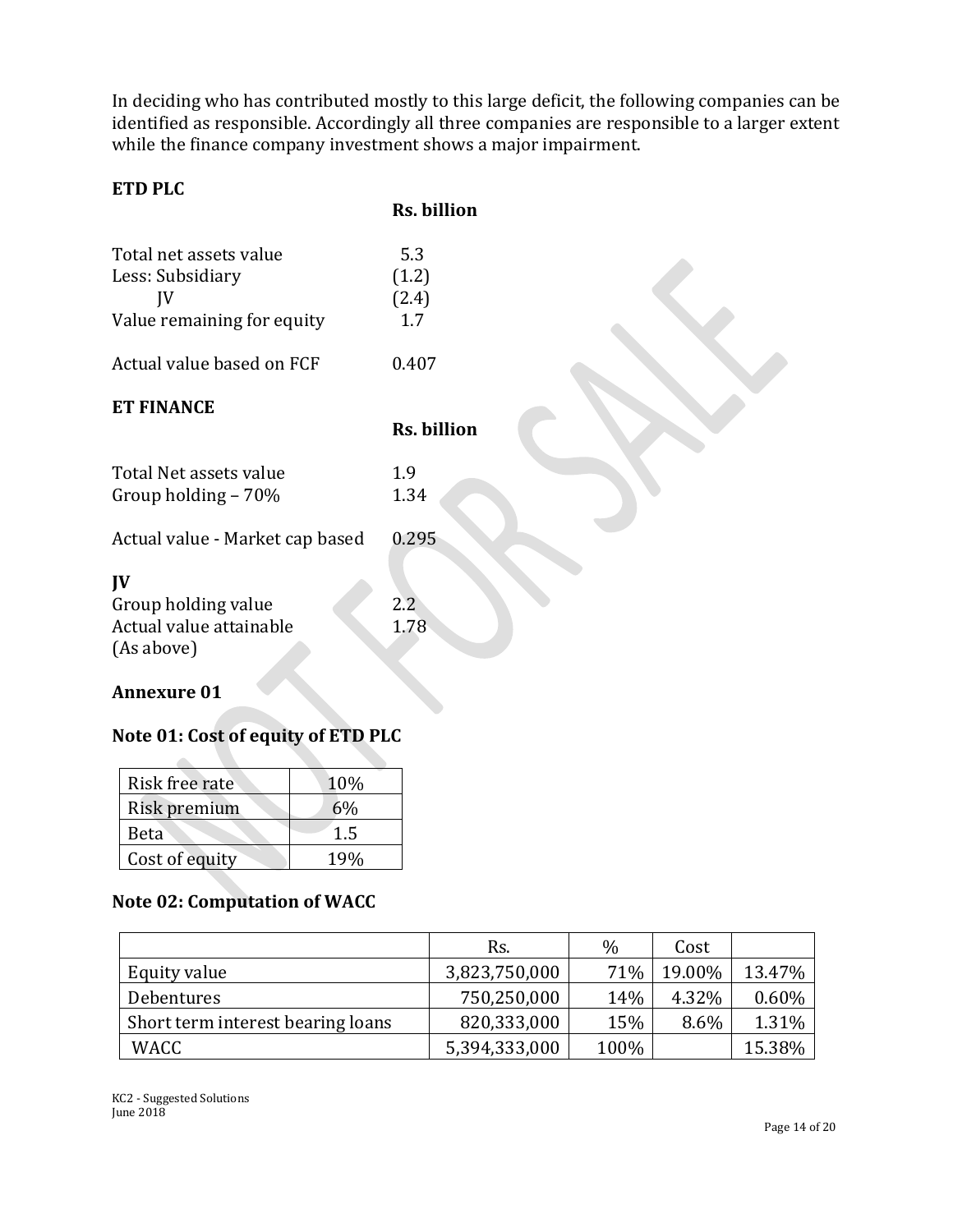# **Note 03 (a): Free cash flows of ETD PLC in 2018/19**

| ETD PLC                     |      |                          |
|-----------------------------|------|--------------------------|
| Year                        |      | 2018/19<br>(Rs. million) |
| Operating profit            |      | 344                      |
| Tax rate                    | 0.28 |                          |
| EBIT $*(1-t)$               |      | 248                      |
| Net capital expenditure     |      | $-30$                    |
| Incremental working capital |      | $-5$                     |
| FCF                         |      | 213                      |

### **Note 03 (b): Free cash flow based valuation of ETD PLC**

| Year                       | 2017/18 | 18/19  | 19/20  | 20/21  | /22<br>21 | 22/23       | 23/24  | 24/25  | 25/26  | 26/27 | 27/28  |
|----------------------------|---------|--------|--------|--------|-----------|-------------|--------|--------|--------|-------|--------|
|                            |         |        |        |        |           | Rs. million |        |        |        |       |        |
| Cash flows<br>Note $03(a)$ |         | 213    | 234    | 253    | 273       | 287         | 301    | 316    | 332    | 349   | 366    |
| Terminal<br>value          |         |        |        |        |           |             |        |        |        |       | 2,440  |
|                            |         | 213    | 234    | 253    | 273       | 287         | 301    | 316    | 332    | 349   | 2,806  |
|                            |         |        |        |        |           |             |        |        |        |       |        |
| DF                         | 1.15    | 0.870  | 0.756  | 0.658  | 0.572     | 0.497       | 0.432  | 0.376  | 0.327  | 0.284 | 0.247  |
| 1,977.39                   |         | 185.10 | 177.05 | 166.27 | 156.15    | 142.57      | 130.18 | 118.86 | 108.52 | 99.09 | 693.60 |

**Total value: Rs. 1,977.39 million**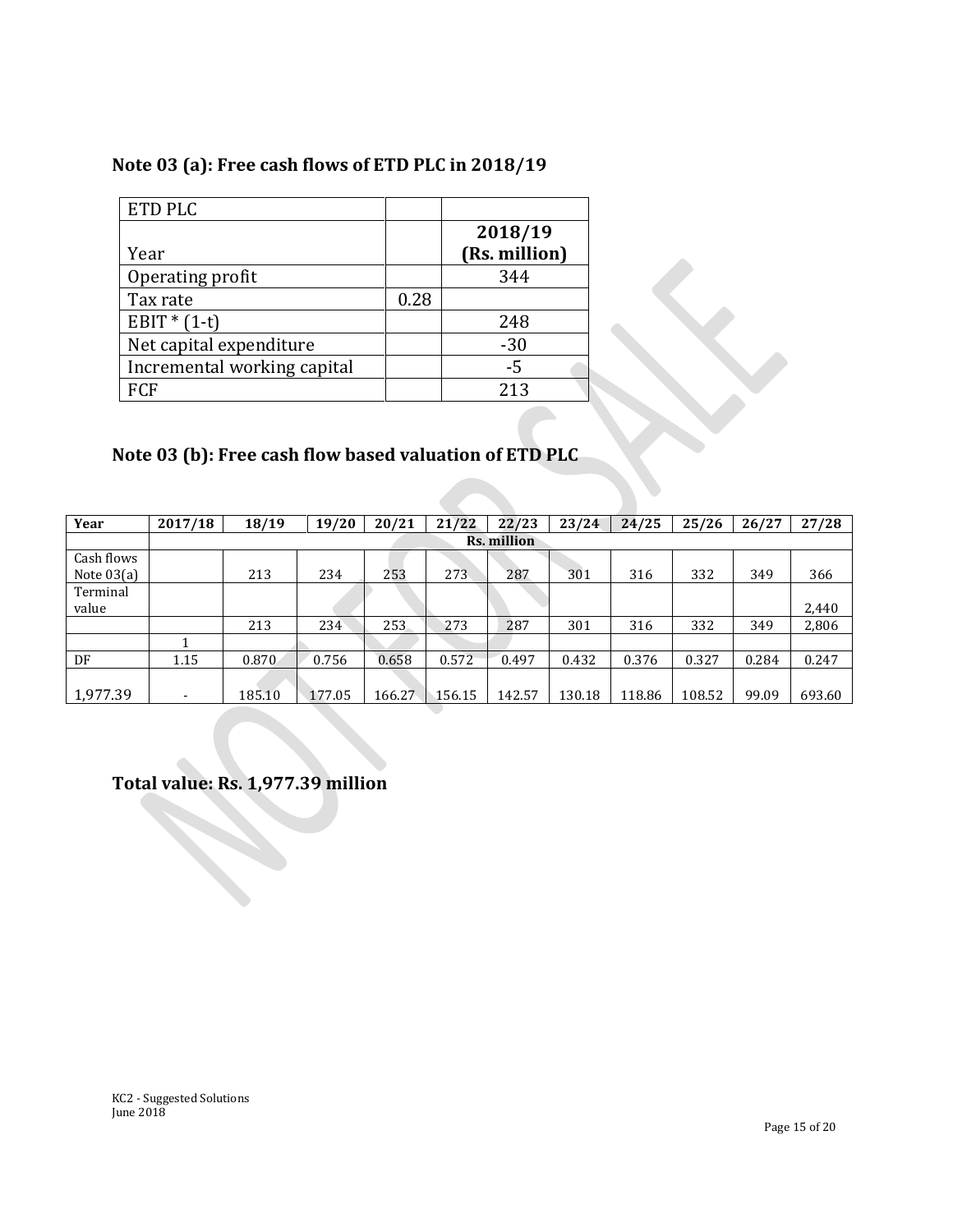#### **Alternatively, Free cash flow based valuation of ETD PLC**

| Year              | 2017/18 | 18/19 | 19/20 | 20/21 | 21/22 | 22/23       | 23/24 | 24/25 | 25/26 | 26/27 | 27/28      |
|-------------------|---------|-------|-------|-------|-------|-------------|-------|-------|-------|-------|------------|
|                   |         |       |       |       |       | Rs. million |       |       |       |       |            |
| <b>EBIT</b>       | 313     | 344   | 379   | 409   | 442   | 464         | 487   | 511   | 537   | 564   | 592        |
| $EBIT(1-t)$       |         | 248   | 273   | 294   | 318   | 334         | 351   | 368   | 387   | 406   | 426        |
| Capex/<br>WC.     |         | (35)  | (39)  | (42   | (45)  | (47)        | (50)  | (52)  | (55)  | (57)  | <b>60)</b> |
|                   |         | 213   | 234   | 253   | 273   | 287         | 301   | 316   | 332   | 349   | 366        |
| Terminal<br>value |         |       |       |       |       |             |       |       |       |       | 2,440      |
|                   |         | 213   | 234   | 253   | 273   | 287         | 301   | 316   | 332   | 349   | 2,806      |
| $DF - 15%$        |         | 0.870 | 0.756 | 0.658 | 0.572 | 0.497       | 0.432 | 0.376 | 0.327 | 0.284 | 0.247      |
| PV.               |         | 185   | 177   | 166   | 156   | 143         | 130   | 119   | 109   | 99    | 694        |
| Total             |         | 1,977 |       |       |       |             |       |       |       |       |            |

# **Total value: Rs. 1,977 million**

# **Note 04: Company valuation**

|                                          |           |                 | <b>Rs. million</b> |
|------------------------------------------|-----------|-----------------|--------------------|
| ETD PLC valuation (FCF method)           |           |                 |                    |
| Note 03 (b)                              | 1,977.39  |                 |                    |
| Less: Debt value (Long-term)             |           |                 | 750.25             |
| Debt value (Short-term)                  |           |                 | 820.33             |
| Value available for equity shareholders  |           |                 | 407                |
| ET Engineering (Pvt) Ltd: (551*75%*100%) |           |                 | 413.25             |
| ET Electricals (Pvt) Ltd (930*100%*100%) | 930       |                 |                    |
|                                          | Price per |                 |                    |
|                                          | share     | No. of shares   |                    |
| ET Finance PLC                           | 99        | 4,256,000 (0.7) | 294.94             |
|                                          |           |                 |                    |
| Total value excluding JV                 |           |                 | 2,045.00           |
|                                          |           |                 |                    |
| Current market                           |           |                 |                    |
| capitalisation                           | 175       | 21,850,000      | 3,823.75           |
| Value placed on JV by market forces      | 1,779     |                 |                    |
| JV book value                            | 3,735     |                 |                    |
| JV investment value impairment           |           |                 | 1,956              |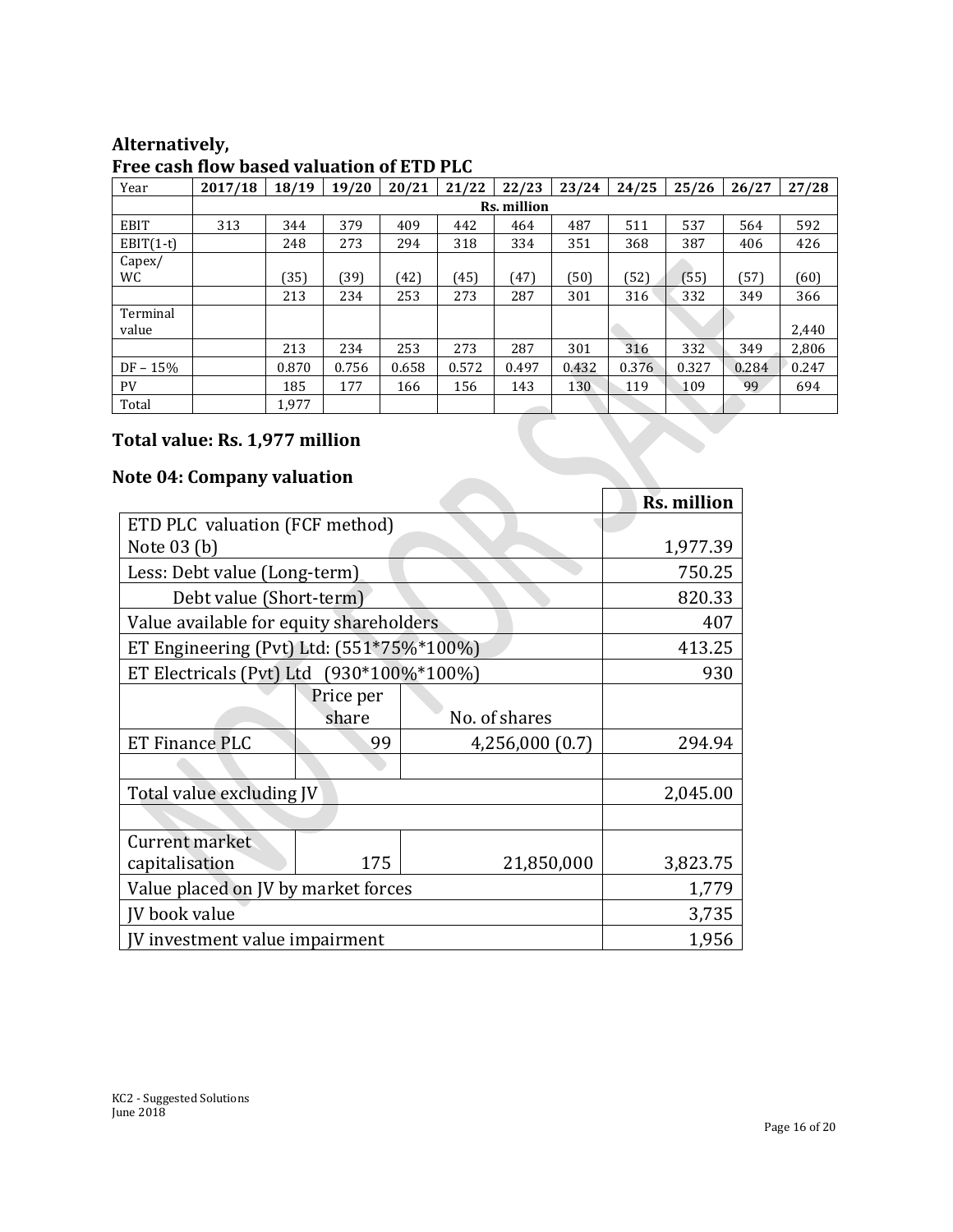(c) The first option, redeemable preference shares, gives a positive NPV of Rs. 235.96 million discounted at 15% WACC, assuming that the existing capital structure has been used, to make the said investment.

However when we compare this with the cash offer which is set at 80% of the market price per share, the difference between the two options seems insignificant.

Therefore both options are placed at the same level of NPV. Hence other factors should be considered to arrive at a decision. The redeemable preference share issue is a long-term (15 years) investment and would take a long time to exit. The longer the investment period, the more risky it would be.

An immediate cash infusion could help the group to reduce its large finance cost component, which is quite high.

The financial statements of ETD PLC have not considered the loan loss provision, which would significantly impact future reporting.

Continuing to own the company as a hybrid capital holder will continue to expose ETD PLC to such risk elements. Hence it is recommended that ETD PLC exit this investment as soon as possible, as this would be of benefit to current ETD shareholders.

|                              | <b>ET Finance PLC</b> | <b>USB PLC</b> |
|------------------------------|-----------------------|----------------|
| No. of shares                | 4,256,000             | 3,200,000      |
| Earnings after tax (Rs.)     | 24,750,000            | 35,850,000     |
| Earnings per share (Rs.)     | 5.82                  | 11.20          |
| Market price per share (Rs.) | 99.00                 | 234            |
| Price earnings ratio(times)  | 17.024                |                |

Conclusion: Recommended that ETD PLC should accept the cash offer (Option 2).

| Option 01                            |                |
|--------------------------------------|----------------|
| Value of ET Finance PLC              | 421,344,000    |
| Value per USB PLC's preference share | 105            |
| No. of shares to be issued           | 4,012,800      |
| Group portion (70%)                  | 2,808,960      |
| Total nominal value (Rs.)            | 280,896,000.00 |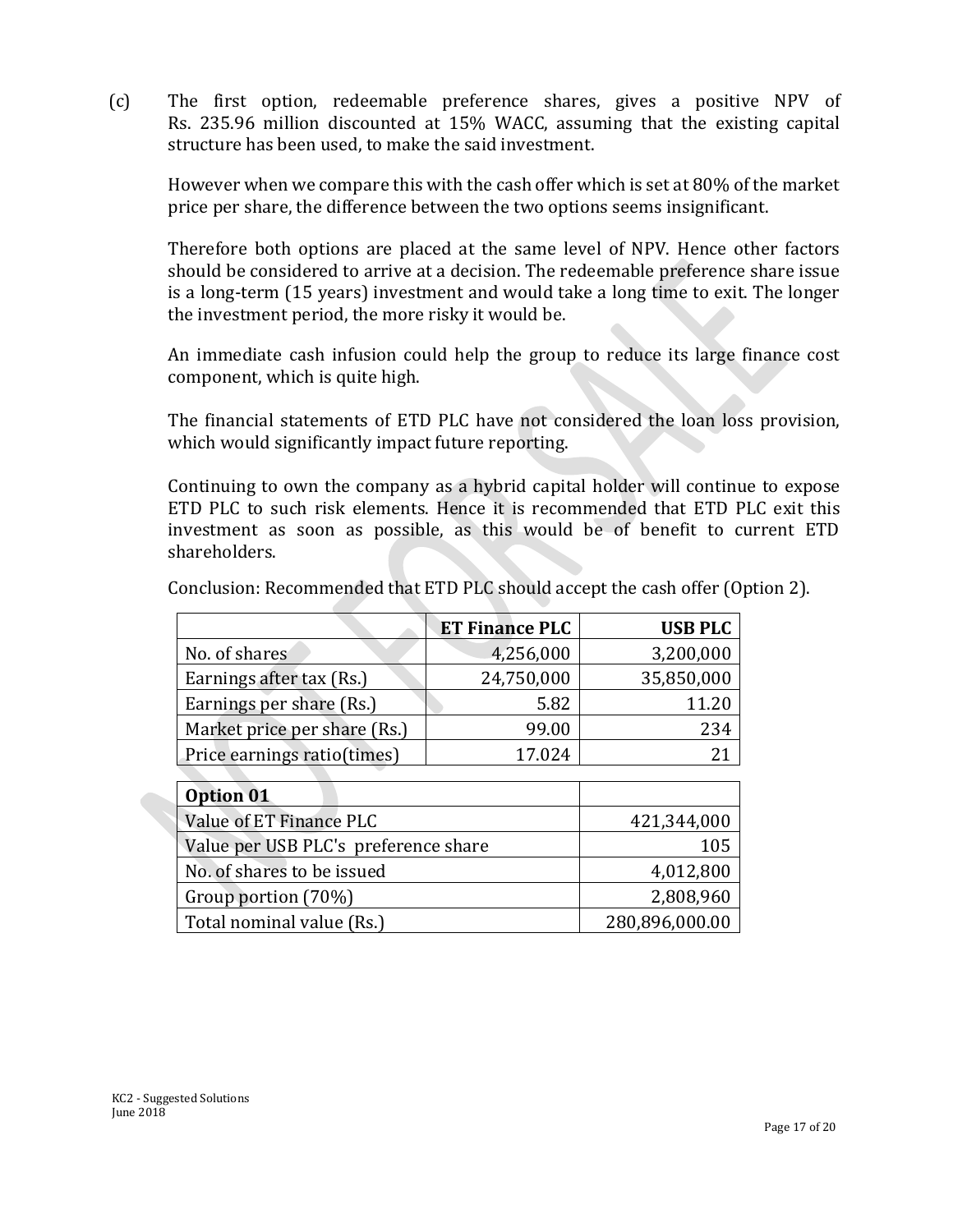Issue 12% redeemable preference shares of Rs. 100 each at a 5% premium redeemable after 15 years at Rs.112.5

| Number of preference shares available for the group | 2,808,960   |
|-----------------------------------------------------|-------------|
| Nominal value (Rs.)                                 | 280,896,000 |
| Dividends per year at 12% per annum (Rs.)           | 33,707,520  |
| Redemption value (Rs.)                              | 316,008,000 |

| Year       | Interest 12%  | Redemption    | Total cash flows | DF    | Annuity | PV            |
|------------|---------------|---------------|------------------|-------|---------|---------------|
|            | (Rs. million) | (Rs. million) | (Rs. million)    | 15%   | factor  | (Rs. million) |
|            |               |               |                  |       |         |               |
| $-15$      | 33,707,520    |               | 33,707,520       | NA    | 5.847   | 197,087,869   |
| 15         |               | 316,008,000   |                  | 0.123 | NA      | 38,868,984    |
| <b>NPV</b> |               |               |                  |       |         | 235,956,853   |

 $\mathcal{L}_{\mathcal{M}}$ 

| Option 02                            |               |
|--------------------------------------|---------------|
|                                      | (Rs. million) |
| Today's market value (4,256,000 *99) | 294,940,800   |
| 80% value guaranteed                 | 235,952,640   |

(d) It cannot be stated that the shareholders have viewed company performance positively in the recent past.

We arrive at this conclusion as market capitalisation is vastly lower than the net assets attributable to equity shareholders.

Therefore share prices have NOT been high when compared with what it was supposed to be.

The payment of dividends is a management decision which would be based on many factors, as set out below.

- Shareholder profiles Individuals vs. institutional owners
- Past dividends payment pattern
- Expectations created by the company and the practice of peer companies
- Profitability and liquidity position of the company
- Alternative investment opportunities available to the company

It would be more appropriate to look at each of above factors, before making a call as to whether to start paying dividends.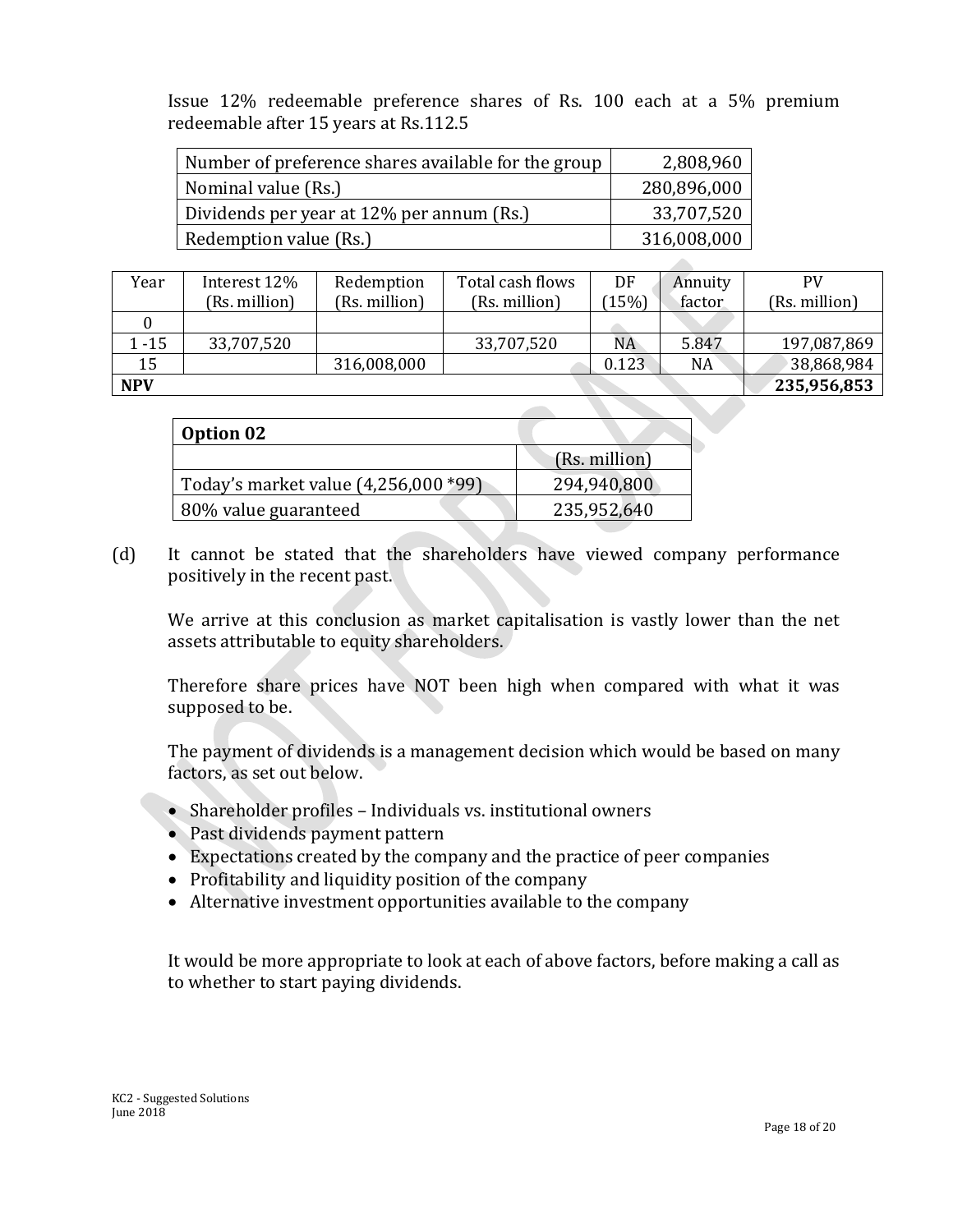The directors should do the solvency test before declaring and distributing dividends, if they experience bottom line losses at the end of a period, as required by the companies act.

Declaring dividends is not a decision to be taken by merely looking at the net profit or loss for the period or the cash position of the company, but after completing the solvency test as required by section 56 and 60 of the Companies Act. Therefore even borrowing funds is considered acceptable, provided the directors comply with section 56 and 60 of Companies Act.

The alternative options available to the company, in the event the dividends are not declared, is what matters most when we look at it from a good governance of financial management perspective. If the investment opportunities available in the market can give returns greater than its cost of capital, then the company should convince Shareholders and proceed with such, as it would maximise shareholder wealth.